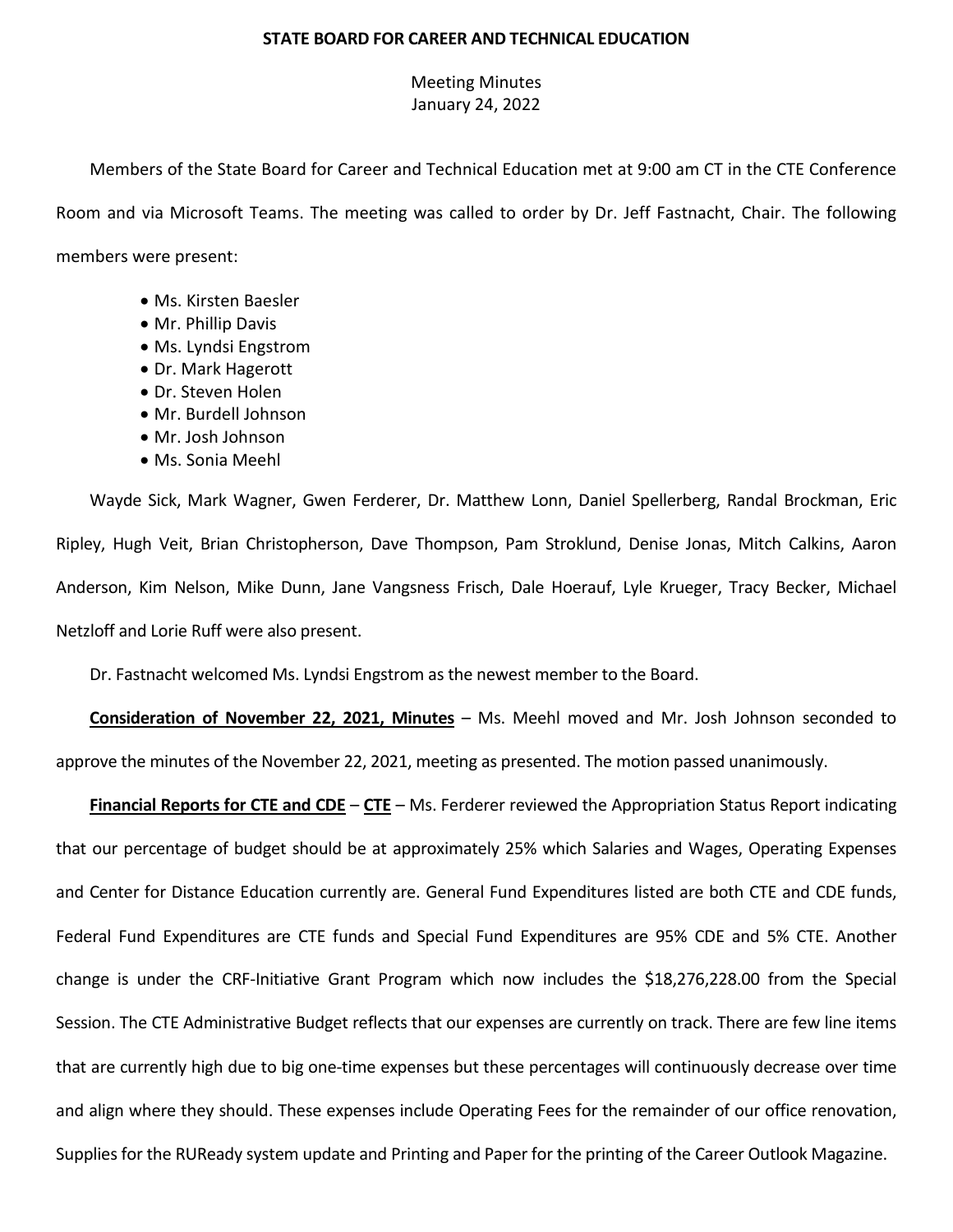**CDE** – Dr. Lonn highlighted on the CDE Administrative Budget that all expenses are on track except for Salaries. This is due to part-time temporary salaries and the fact that CDE cannot budget over their spending authority cap. CDE anticipates that they will be going over their spending authority by \$1.4 million and will ask this summer for special funds spending authority on the tuition they generate. Mr. Sick gave an overview of the process to ask for this spending authority which includes going to the Emergency Commission with the request and then it will go to the Budget Section for approval.

Dr. Hagerott moved and Ms. Meehl seconded to approve the financial reports as presented. The motion passed unanimously.

**State Director's Report** – Mr. Sick reported that Team Evaluation process has wrapped up for the year except for Turtle Mountain Community College which will be done in the Spring due to COVID. Mr. Wagner and Program Supervisors visited with two career centers, five high schools, one community college and one juvenile justice school. Program Supervisors also complete individual visits to instructors throughout the school year. Mr. Sick reported that he has participated in the following meetings:

- K-12 Education Coordinating Council meeting on November 23 to discuss how individual programs such as CTE new teacher visits and teacher mentorships could be intermingled to reduce duplication

- Executive Board DOL/CTE State Apprenticeship meeting on November 30 discussing the progress of apprenticeship in health care for CNA, LPN, and RN.

- ND Tribal College System meeting on December 1 to discuss apprenticeship and industry investments.

-On December 2 participated as a panelist at the ACTE Vision Conference on work-based learning in North Dakota, the career-ready practices we use and the USDOL's hazardous occupation document that was designed showing 16–17-year-old students can be on worksites.

- On December 6 attended the Jobs for America's Graduates (JAG) briefing to see if we should bring back to North Dakota. This program is intensive mentoring with high-risk students to help them become successful.

- ESSA Implementation meeting on December 21 discussing potential addendums to ESSA plan.

- Joint presentation with Bismarck State College and NDSCS on TrainND on January 13. This virtual presentation was organized by Greater North Dakota Chamber and attendees were primarily manufactures.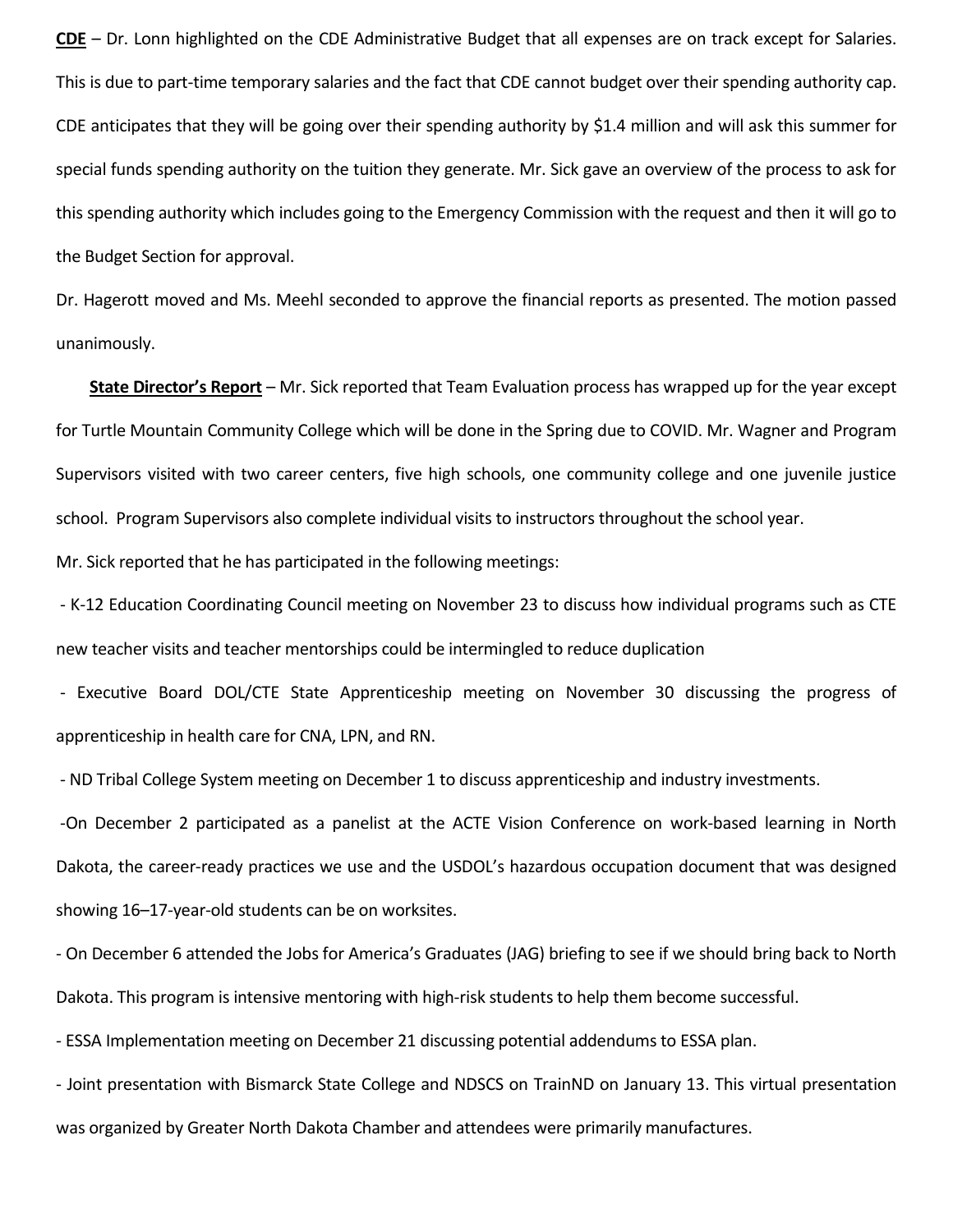Mr. Sick reported that the agency is working on the Comprehensive Local Needs Assessment process. According to Perkins V, this process must be completed every two years. The data is currently being uploaded and then notification will go out to schools that this needs to be completed. If needed, Mr. Wagner will provide workshops to help schools with the process. The agency has also met with NDCEL to assist with communication to schools and help track the progress.

Mr. Sick provided an update on the CTE Capital Project Grant at the state level. OMB submitted the Grant Application by the December 27 due date and it was approved. Submitting the Grant Plan is the next step and OMB is currently working on and submitting soon. CTE received 17 applications prior to the December 31, 2021, deadline totaling around \$117 million in requests.

Mr. Sick reported that the contract addendum to expand the RUReady Work-Based Learning module has been signed and will be completed this Spring. Plans are to do professional development this summer to be ready for next school year.

Upcoming Events include:

-February is CTE month. Agency is working with Governor's Office for a new proclamation and will also promote a photo campaign on social media.

-Indian Education Advisory Committee meeting on January 26

-CTE staff will be participating on January 27 in StrengthFinders training

-February 10 – Workforce Development Council Exploration Committee will be meeting on apprenticeship

-February 14-16 – CCSSO Conference with DPI with the focus on Career Development

-February 16 presenting to Interim Higher Education Committee on CTE Capital Projects updates

-February 24 - CTE Directors Quarterly meeting and joining will be the National FFA President who will be in North Dakota touring the state.

Mr. Sick informed members that planning for the 2023 Legislative Session is underway and presented 2 one-page Who We Are flyers that have been designed for CTE and CDE. In March we will have our strategy review session with the Governor's Office.

**CDE Report** – Dr. Lonn reviewed the data numbers from CDE's Who We Are flyer and their new Reporting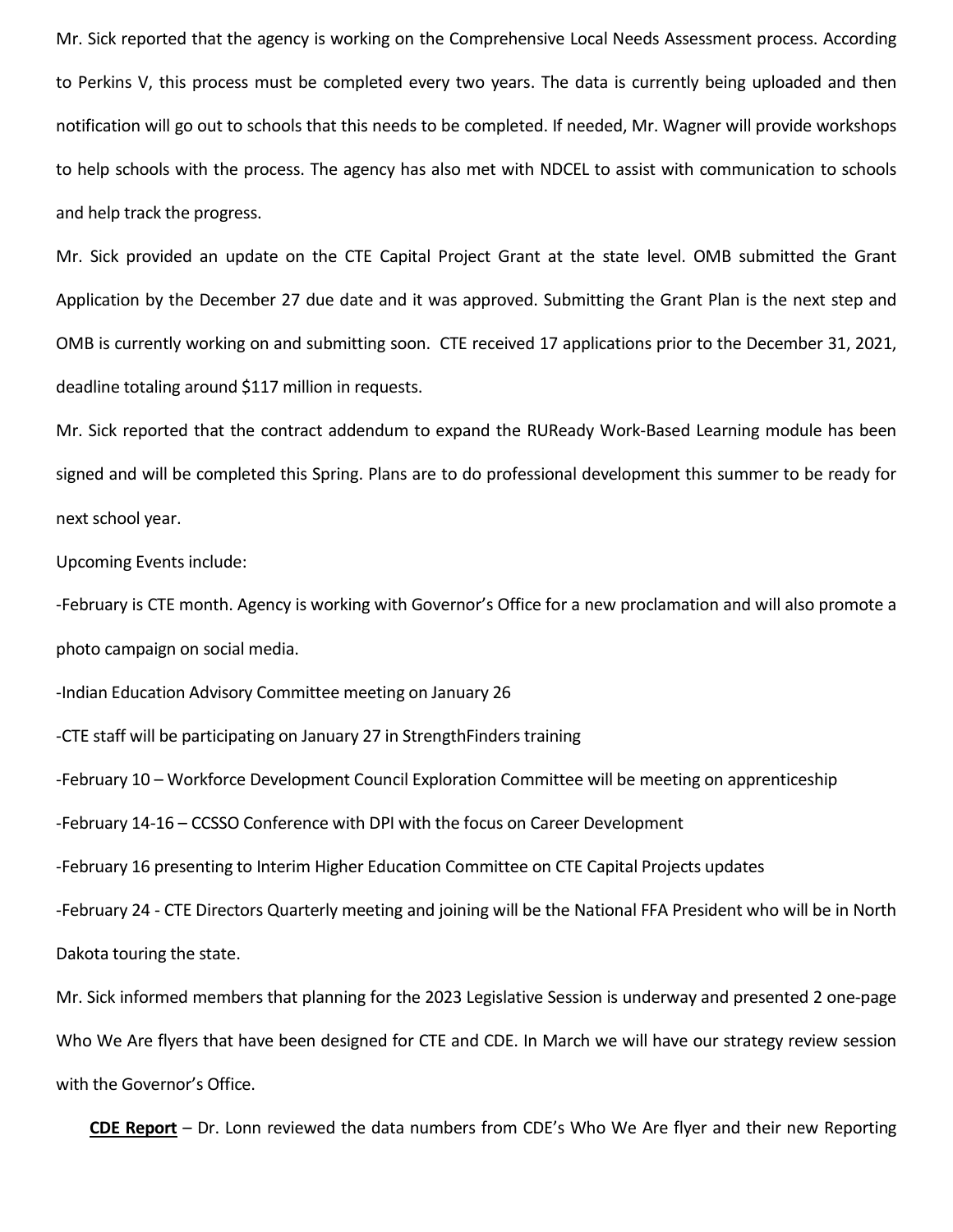Dashboard that has gone live. CDE is currently working on their strategic plan for the next biennium. Enrollment numbers increased during the pandemic and have stayed up. CDE Management Team is determining if enrollments will slowly decline or if this will be the new normal and where is the need going to be.

**Trade, Industry, Technical & Health Sciences Education Area Update** – Ms. Becker provided an update of activities occurring in her program area. Trade, Industry & Technical Education covers trades programs from automotive to welding and everything in between and currently has 86 funded programs with over 5,000 duplicated students. Health Sciences Education currently has 29 funded programs with over 4,000 duplicated students. There is also TITH programs at all community and tribal campuses across the state. Instructors for these program areas are not traditionally licensed but are individuals coming the business and industry. Due to this alternative pathway, TITH instructors receive professional training through Transition to Teaching (secondary) or Clinical Practice (postsecondary) and use work experience hours to receive their license. SkillsUSA North Dakota is the student organization associated with this program area. There are 26 secondary and postsecondary chapters in the state with around 700 members. These members participate in various events throughout the year with the significant being State Conference in April to earn your way to National Conference in June. Health Sciences Education students have the option to either join SkillsUSA or HOSA as their CTSO. Future activities include developing simulated opportunities for needed areas, providing professional development for instructors, and focusing on the public safety areas such as emergency medical services and firefighting.

**Consolidated Annual Report** – Mr. Wagner reviewed the 2020 performance report that will be submitted to the US Department of Education as required by the Carl D. Perkins Career and Education Act of 2006. Mr. Wagner reported that we met all the secondary and postsecondary performance level indicators. It was moved by Mr. Josh Johnson and seconded by Ms. Meehl to approve report as presented by Mr. Wagner. The motion passed unanimously.

**CTE Capital Project Application Review** – Mr. Sick indicated that the Review Committee met on January 14, 2022, to review the 17 applications that were received by CTE. As directed by the Board, the Committee reviewed the applications that were submitted by October 1, 2021, to make recommendations for eligibility for the ARPA \$20 million. A consensus was made that five of the applications were considered immediate projects and should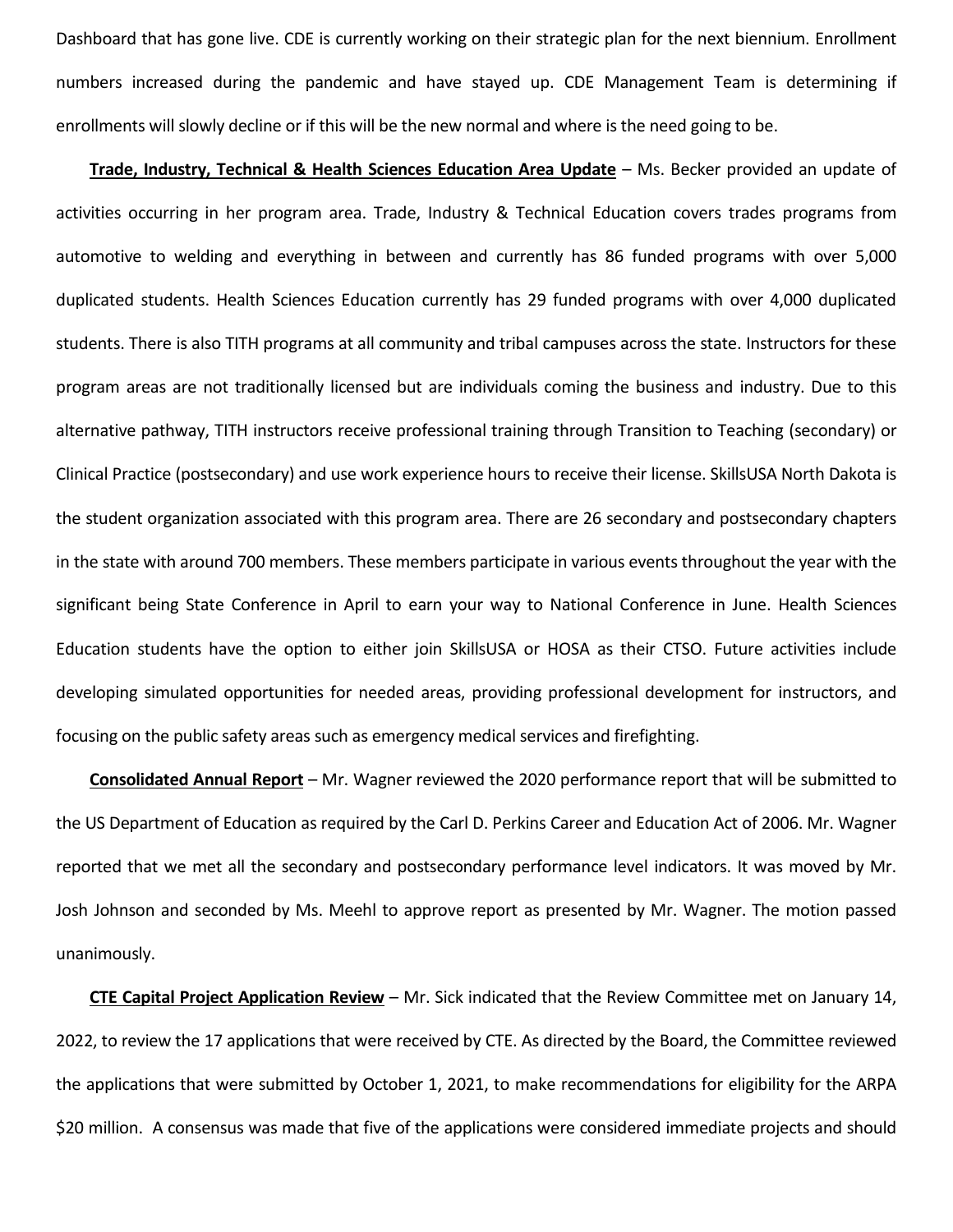be eligible for the ARPA funds. Those applicants were: Southwest Area CTE Academy, Dickinson; Heart River CTE Center, Mandan; Bakken Area Skills Center, Watford City; Minot Area Workforce Academy, Minot and the Cass County Career & Technical Education Center, Fargo. Mr. Sick reported that the Review Committee made the following recommendation to the Board: Award ARPA funds of \$6,666,666.00 with potential to fund remaining balance of request with Coronavirus Capital Projects Funds to Southwest Area CTE Academy, Minot Area Workforce Academy, and the Bakken Area Skills Center. Mr. Sick also reported that the Review Committee advised that two of the applications were non-compliant and did not meet the federal guidelines. These two applications are the Dunseith Public School District and Belcourt School District 7. There was a request for clarification of when the applications were received and the requested amounts. There were 11 initial application submissions but one of those applications were non-complaint and the remaining ten had a request total of \$70 million. The remaining six applications, with one being non-complaint, had a request total of \$40 million.

The Review Committee's plan is to move forward with granting out the Coronavirus Capital Projects Funds so that all applicants know where they stand at the state level by the March deadline set by the Board.

Declaring conflict of interest were Dr. Holen due to his association with the Bakken Area Skills Center and Mr. Davis due to being on the Capital Project Review Committee. After some discussion it was moved by Ms. Baesler and seconded by Mr. Josh Johnson to allow Mr. Davis to vote. The motion passed unanimously. It was decided that if you are affiliated with the application, you will refrain from the vote. If you are not affiliated with the application, you will be voting as a member of the State Board for CTE.

Ms. Meehl moved that this Board approve the recommendation of the Review Committee to approve the \$6,666,66.00 for the Southwest Area CTE Academy of the ARPA funds with the potential to fund the remaining balance of the requested amount with Coronavirus Capital Projects Funds and seconded by Mr. Josh Johnson. A roll call vote was administered:

Ms. Baesler - Aye Mr. Davis - Aye Ms. Engstrom - Aye Dr. Holen - Aye Mr. Burdell Johnson - Aye Mr. Josh Johnson - Aye Ms. Meehl – Aye Dr. Fastnacht - Aye